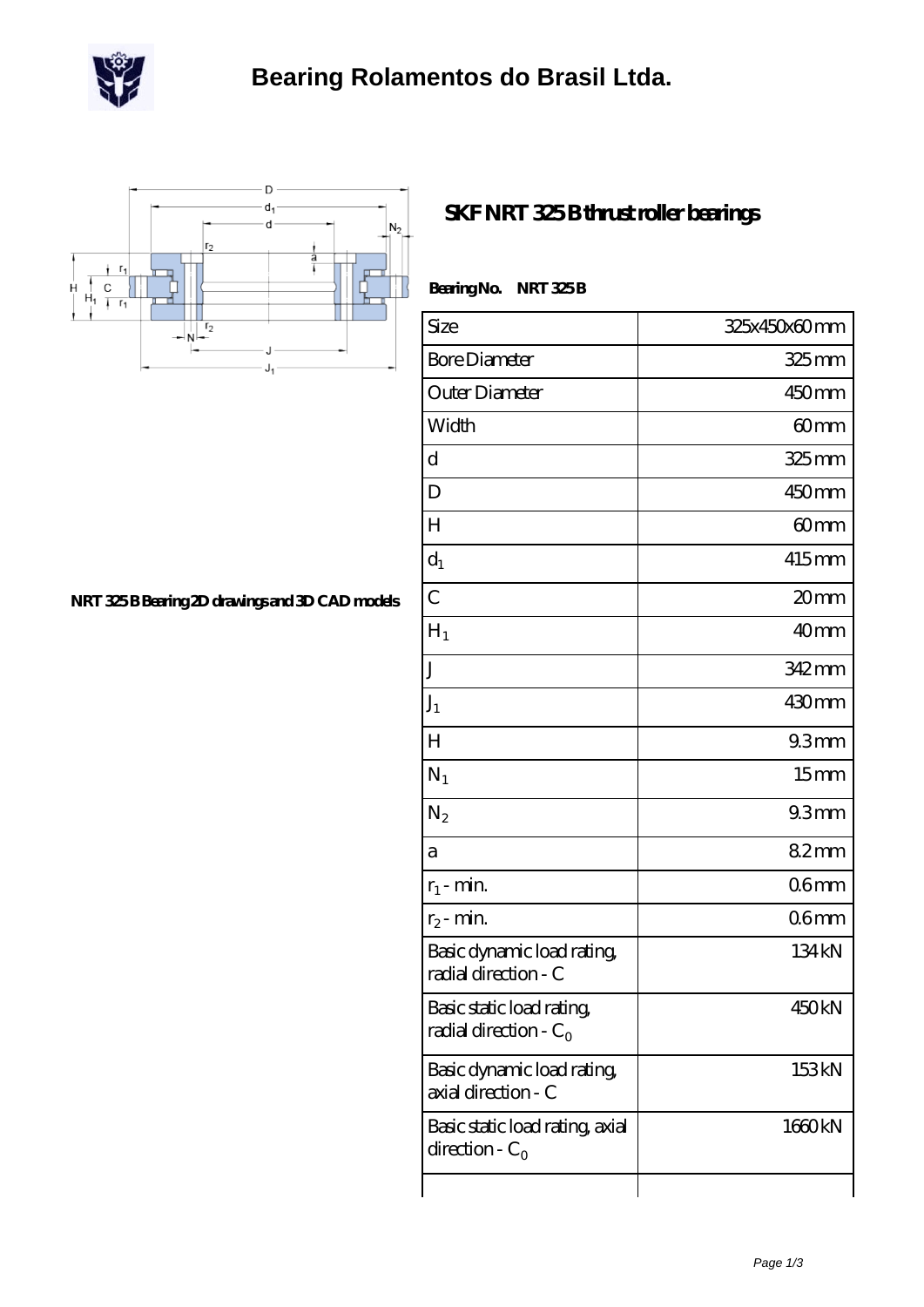

## **[Bearing Rolamentos do Brasil Ltda.](https://m.scottrobertalexander.com)**

| Limiting speed for grease<br>lubrication               | 110r/min              |
|--------------------------------------------------------|-----------------------|
| Limiting speed for oil<br>lubrication                  | 220mm/min             |
| <b>Axial Preload</b>                                   | 12N                   |
| Axial unloading force                                  | 26kN                  |
| Frictional moment - $C_{RL}$                           | 45N<br>m              |
| axial stiffness                                        | 286N/micron           |
| radial stiffness                                       | 89N/micron            |
| Moment stiffness                                       | 427000kN· m/mrad      |
| Mass bearing                                           | 25kg                  |
| Guideline diameter                                     | $700$ mm              |
| Size - G                                               | M12                   |
| Number of bolts                                        | 3                     |
| Angle between bolts                                    | $120^\circ$           |
| Size bolts                                             | M8                    |
| Pitch - &alfa                                          | $10^{\circ}$          |
| Number of bolts                                        | 33                    |
| Number of bolts omitted at<br>removal thread position  | $3120^\circ$<br>apart |
| Size bolts                                             | M <sub>8</sub>        |
| Pitch - &alfa                                          | $10^{\circ}$          |
| Number of bolts                                        | 34                    |
| Number of bolts omitted at<br>retaining bolts position | $2,180^\circ$ apart   |
| Tightening torque                                      | 34N.<br>m             |
| Size                                                   | M8                    |
| $d_1$                                                  | 415mm                 |
| $H_1$                                                  | 40 <sub>mm</sub>      |
| $J_1$                                                  | 430mm                 |
| N                                                      | 93mm                  |
| $N_1$                                                  | 15 <sub>mm</sub>      |
| $N_2$                                                  | 93mm                  |
|                                                        |                       |